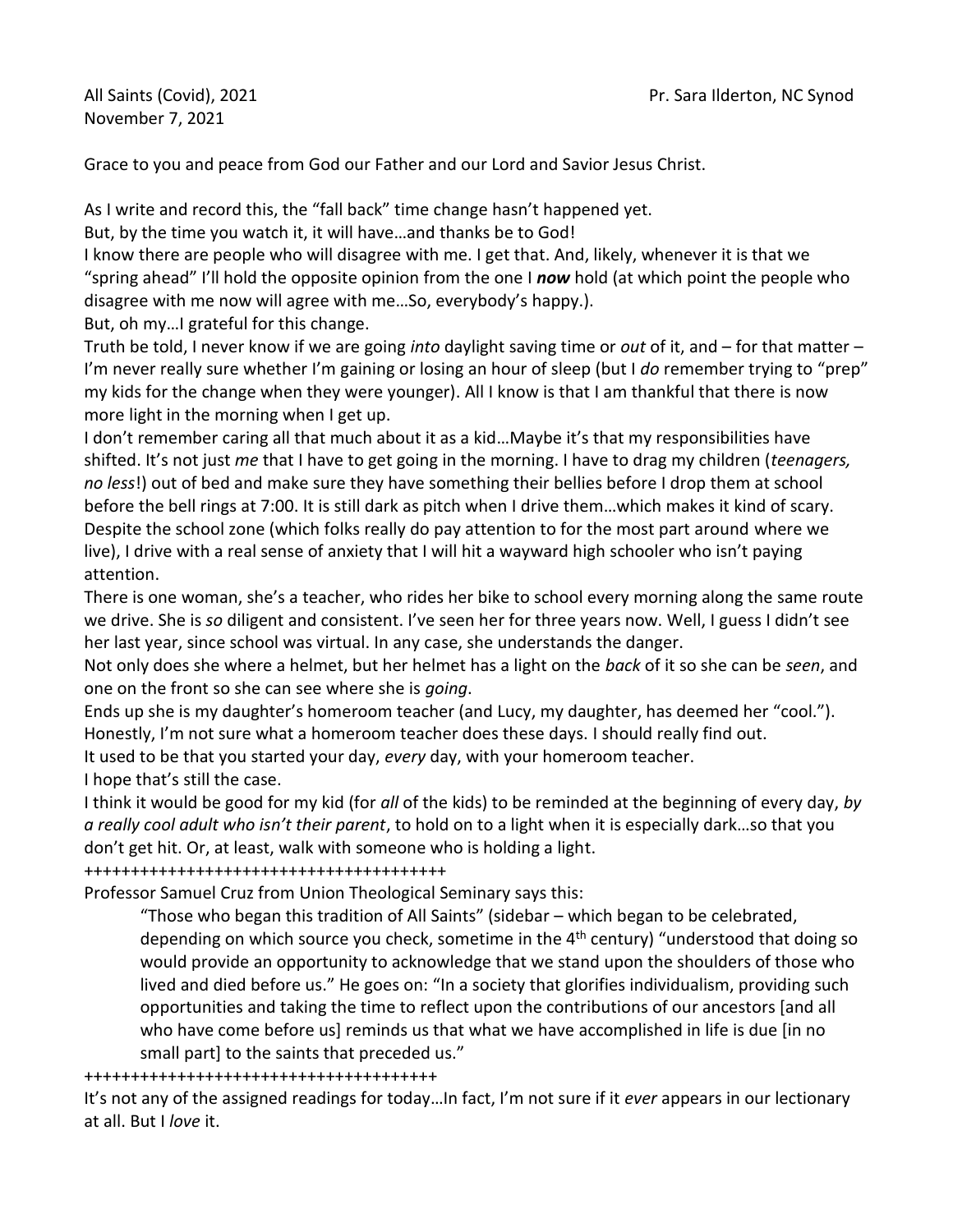I am sure that I knew the story – sure that I had heard it in Sunday school or VBS or seminary, but until it "resonated" with me, I guess I just never really gave it much mind.

But, for some reason, it seems appropriate for today.

Somebody reminded me of it at a time that was challenging for me. Truly, that's all I remember. I don't remember whether it was challenging personally or if a congregation I was serving was going through an especially challenging season.

For that matter, this person (who has been rostered a longer than me and who is a dear friend)…For that matter, this person may have reminded me of this story *preemptively*…knowing my hesitation at letting others know when I am struggling, but also knowing that struggling is real and inevitable  $$ really that part is a blur.

In any case, it was offered as an "invitation" (actually more of a warning), to not try to go it alone. It's the story of how – while Moses was standing on a hill and holding his staff in the air (the staff that turned into a serpent before Pharoah and parted the Red Sea and with which he struck the rock and water flowed)…It is the story of how while he was holding that *same* staff in the air to bring Joshua and the Israelites victory over the Amalekites –

And so long as he kept the staff raised in the air, the battle went in the Israelites favor, but whenever he lowered his arms, the battle went poorly – so he had to keep his arms up…

It's the story of how, when he got tired and his arms fell, Moses enlisted the help of Aaron and Hur (Actually, it doesn't say whether he enlisted their help – or whether they just stepped in and he, maybe too exhausted to refuse – accepted their help.) and together they got through.

It's the story of how he couldn't do it alone.

++++++++++++++++++++++++++++++++++++++

That's the role of saints…

to hold up our arms when we are too tired and the battle before us is too much to face – whether we enlist their help, or rather they just jump in.

It happens all the time – most of the time we probably don't even realize it. Most of the time, we go through our days and weeks and years unaware of how the work of others *before* and *beside* us has paved the way for our journey. Most of the time, we take all of that for granted… at least those of us who have the privilege to do so, take it for granted. Completely oblivious to the way our arms have been supported along the way.

That's the role of saints to come along side and support.

To sit with us in the darkness and lend a hint of light.

That's the role of saints…to join us in our weeping until we can see the possibility of new things.

"Jesus wept," the gospel lesson says.

Alongside and among those who were weeping. Not because he did not know that Lazarus would be raised, but because he stays with us in our sorrow, deep into the darkness that is death – never leaving us, rather joining us…often in the form of friends and family and strangers who stay close – even when we are unaware of their presence. And those saints come into our lives without ceasing not because we have somehow or another earned the right to have our arms held up or our very dark paths somehow made a bit lighter, but because the God of all creation refuses to leave us alone but chooses, instead, to accompany us and even carry us, so that we will not be overcome, by weeping and weariness and darkness rather will know the persistent presence of the one who insists on bringing new life… equipping us to be *persistently present* and to point to new life…as we equip others to be *persistently present* and to point to new life…and on and on and on in a never-ending procession of the saints.

This All Saints' I am especially thankful for all of those saints who *have* and who *do* hold a light for me